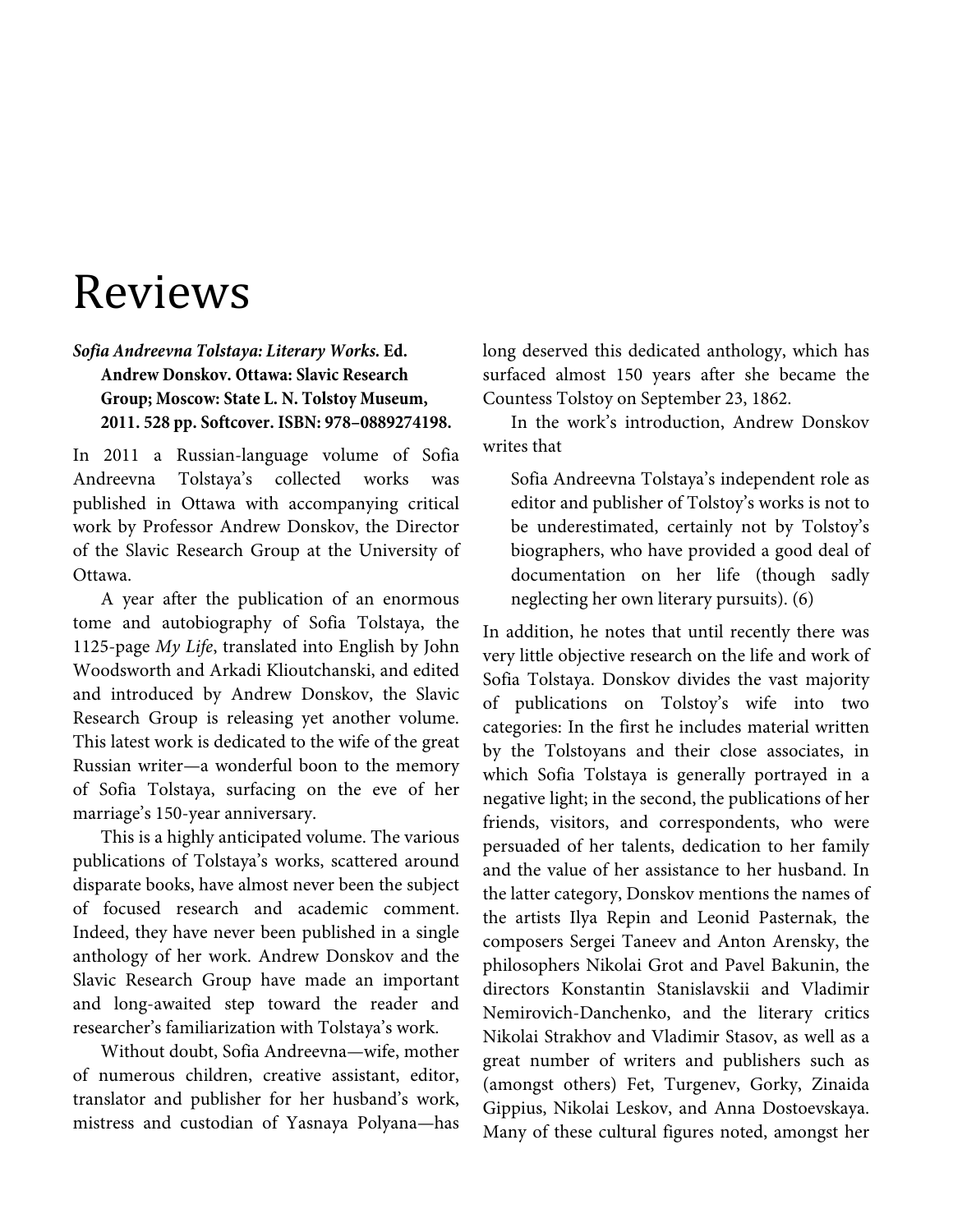numerous merits, Sofia Andreevna's gift as a writer.

Exhaustively tracing the history of the publication of Tolstaya's works, Donskov notes the considerable interest in this topic both in Russia and the West over the past decade. As the centenary of her death in 2019 approaches, this interest will only grow; thus this edition of this impressive woman's work is of particular importance now. The appearance in academic circles of her works will play an important role in the preparation of a full critical biography of Sofia Tolstaya. Donskov notes in the introduction:

The task, though obviously worthwhile, is indeed daunting: It must take into account the sum total of her works (including her autobiographies, letters and diaries) and the reminiscences authored by almost all the members of her extended family and wide circle of acquaintances. (11)

He sees the publication of a single anthology of the collected works of Tolstoy's wife as the first step in this direction.

A brief academic analysis precedes Tolstaya's works in the volume at hand. It outlines the history of the works' authorship, theme, and influence on and relationship with Tolstoy's works, which is undoubtedly of extreme importance and utility. The book's detailed chronology of Tolstaya's life is based on her diaries and autobiography. It introduces the reader to the fascinating, eventful, and multi-faceted life of Sofia Tolstaya, who managed to be not only the wife of one of the world's most renowned authors, but also the mother of numerous children, her husband's assistant and secretary, his advisor and co-author, his publisher, the manager of his estate, the custodian of his manuscripts, a photographer, artist, pianist, and, lastly, author in her own right. Thus before us in her entirety is presented the most worthy of companions to her genius husband:

Finally, the comprehensive three-part bibliography will give the reader an idea not only of the extensive scope of her writings, but also of the vast number of references to Tolstaya and her literary pursuits that have appeared—over the hundred or more years that have passed since these works first came to public attention—not only in scholarly articles and dissertations, but in a whole variety of books, plays, and Internet publications. (11)

The book is comprised of two parts, accompanied by genealogical tables of the Tolstoy and Behrs families, a chronology of Tolstaya's life, a bibliography, table of names, and beautiful illustrations from the Moscow Tolstoy Museum's art and photo collections. In "Sofia Andreevna Tolstaya: A Literary Life in Context," Donskov uses Tolstaya's *My Life* to describe the three main periods of her life, which in his opinion, "left their mark on Tolstaya's career as a writer, and are worth exploring in some detail" (13). In special detail and with deep insight he writes of her formative years, using her letters, diaries, *My Life*, and Maksim Gorky's fine essay on the authoress. Donskov is sure that

on the basis of all the information presented both in this current volume and her writings, especially *My Life*, it is evident that SAT's [Tolstaya's] own writing career was not completely atrophied, that she left to history a *remarkable* (given the constraints on her life) literary legacy worthy of study. (18)

Discussing Tolstaya's deep interest in philosophy, Donskov includes a list of philosophers who wrote to her over the course of the years. He also writes about her work on the translation into French of her favorite of Tolstoy's philosophical tracts, *On Life.* On this note, Donskov mentions Tolstaya's platonic relationship with Prince Leonid Urusov, who "was largely responsible for introducing her to study of philosophy" (21). She herself wrote in *My Life* that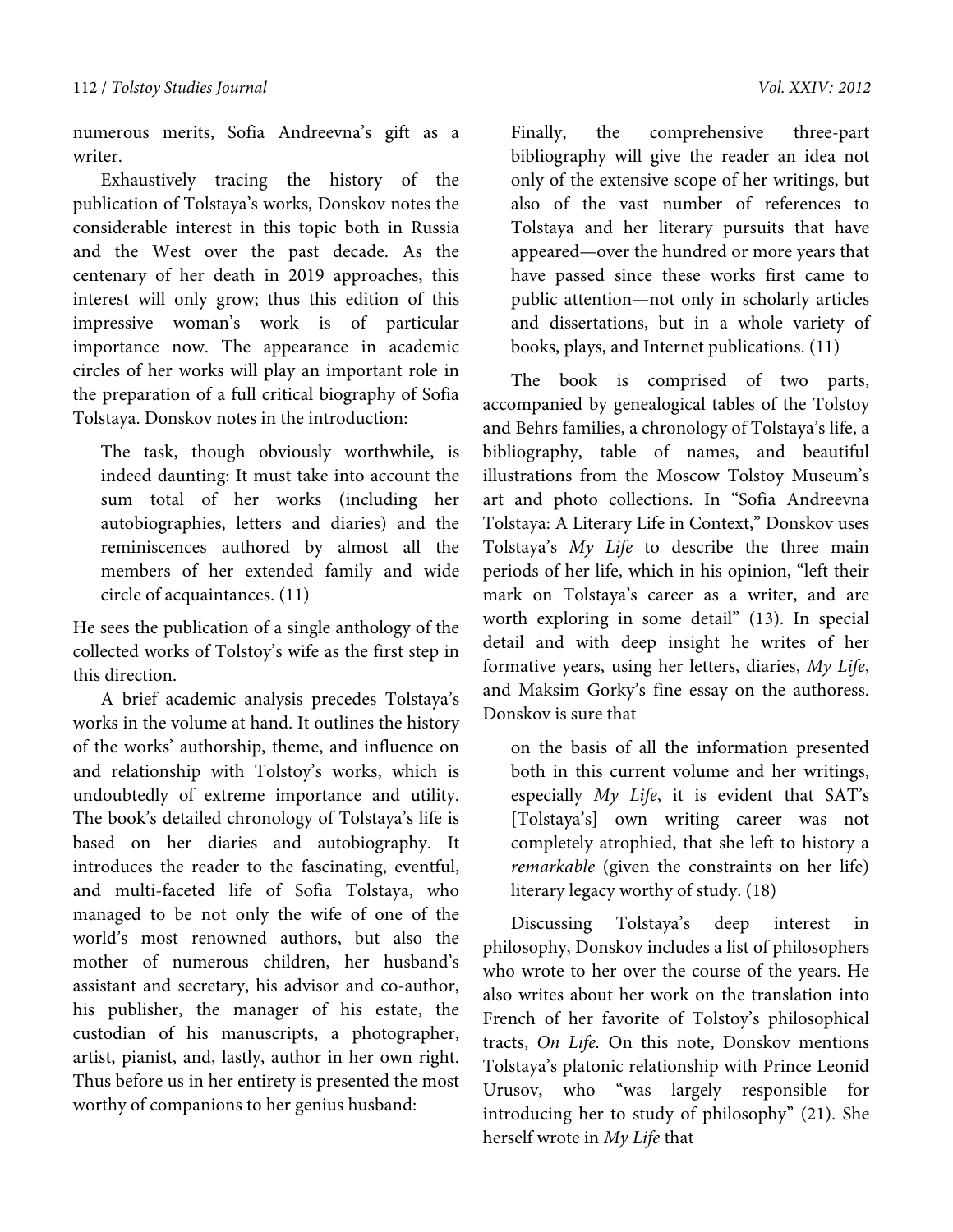it was L. D. Urusov who set me and later guided me along this path. I became quite attached to him, and loved him for a long time because of this—in fact, I have never really stopped loving him either, even though he has been dead a long time. (3: 39)

Noting the important role of music in Sofia Tolstaya's life, Donskov writes in particular detail on the death in 1895 of Vanechka, her youngest son. Music was for Tolstaya a powerful means of consolation in this time of terrible grief. The composer Sergei Taneev then arrived at Yasnaya Polyana; his talent for performance appealed to Sofia Andreevna, and had on her a healing influence:

Again, just as with Urusov, SAT took pains to deny any kind of romantic relationship with her musical muse: "I refused to entertain such a thought. I would always deny it and was actually afraid of it, even though there was one time when the influence of Taneev's personality was very strong. Once that kind of feeling surfaces, it kills any sense of importance in the music and art. I wrote a long piece on that." (24)

Editorial and publishing work occupied a great deal of Sofia Tolstaya's life, and on this subject, Donskov writes in detail of Tolstoy's renunciation of copyright, beginning in 1883, when he limited his royalty payments to those for works written before 1881 only. In 1891, Tolstoy announced a complete rejection of copyright. Naturally, this affected his wife. Nonetheless, between 1886 and 1911, she released eight volumes of his collected works and a large quantity of individual works, for which she also carried out all editorial and proofreading duties.

Through her intensive publishing work, Tolstaya befriended Nikolai Strakhov, who became a close colleague in issuing her husband's works:

Her exchange of eighty-seven letters with Strakhov [1872–95, published in Donskov's *Tolstoj I S.A. Tolstaja*] is another testimony to her tireless efforts along this line. In addition, they offer a rare insight into both Lev Nikolaevich's and Sofia Andreevna's personal lives, as well as their thoughts on their family and acquaintances which they shared with one of their closest friends. (27)

Through Strakhov, Tolstaya also made the acquaintance of Anna Dostoevskaya, Dostoevsky's widow:

Sofia Andreevna and Anna Grigor'evna developed not just a professional relationship but a personal friendship as well, which they continued to maintain through correspondence and occasional visits. Both these women aspired to preserve for posterity valuable archival materials as well as other representative samples of their husbands' personal effects. (30)

During the preparation for print of the fifth volume of Tolstoy's works, Sofia Andreevna encountered difficulties with censorship, especially with regard to Volume XII, which included works previously forbidden by the censorship such as *Confession*, *What Then Must We Do?*, and *My Faith—*in the fourth part of *My Life,* Tolstaya describes her meeting with Konstantin Pobedonostsev and Evgenii Feoktistov. A no less serious situation occurred in 1891 on the publication of *The Kreutzer Sonata*, which Tolstaya included in Volume XIII of her husband's collected works. She was obliged to attend a special audience with Alexander III himself, during which she

managed to both make a personal impression on him and secure his permission for including *The Kreutzer Sonata* in her own edition of Tolstoy's *Complete Collected Works.* Her faceto-face meeting with both the Emperor and the